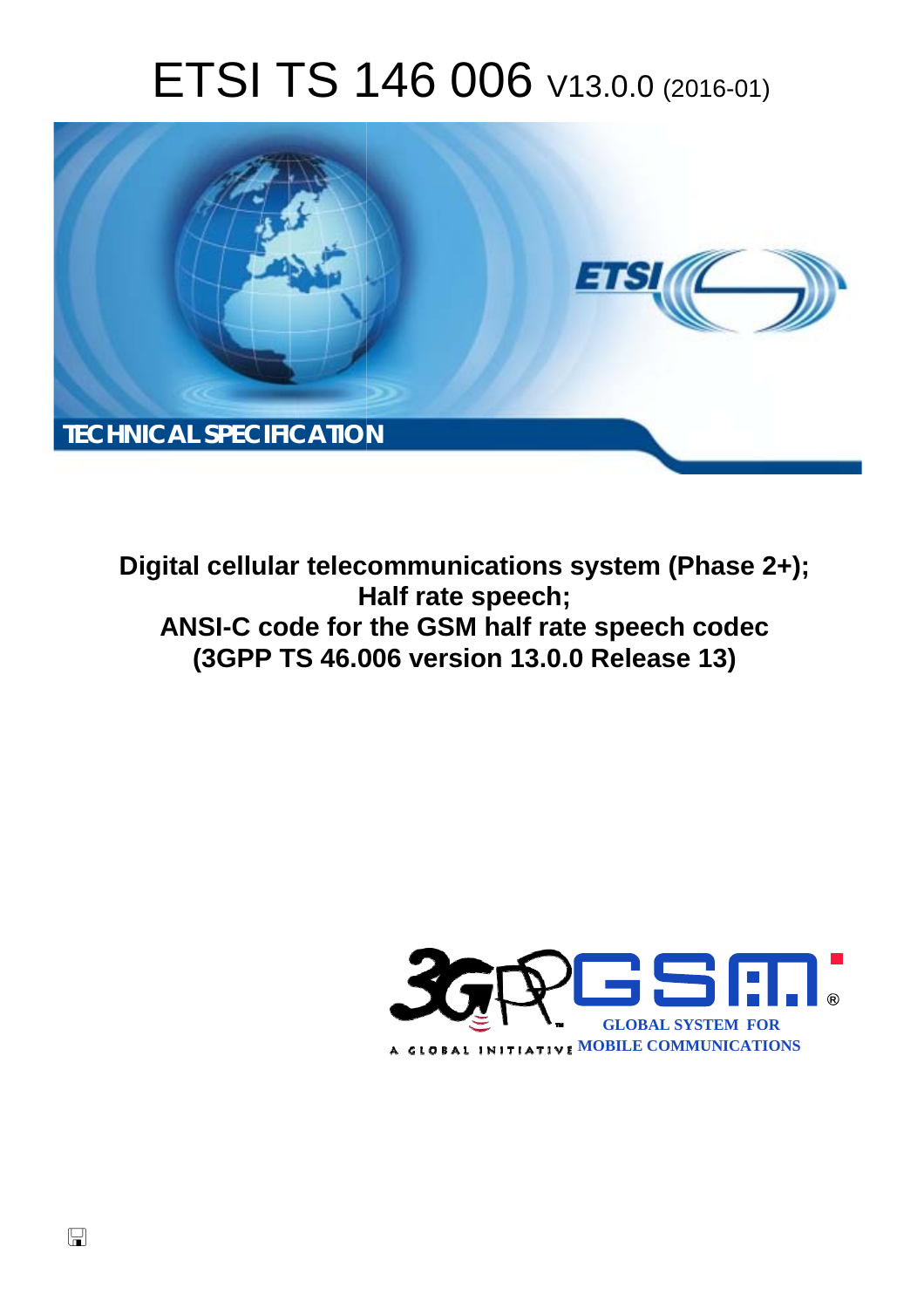Reference RTS/TSGS-0446006vd00

> Keywords **GSM**

#### *ETSI*

#### 650 Route des Lucioles F-06921 Sophia Antipolis Cedex - FRANCE

Tel.: +33 4 92 94 42 00 Fax: +33 4 93 65 47 16

Siret N° 348 623 562 00017 - NAF 742 C Association à but non lucratif enregistrée à la Sous-Préfecture de Grasse (06) N° 7803/88

#### *Important notice*

The present document can be downloaded from: <http://www.etsi.org/standards-search>

The present document may be made available in electronic versions and/or in print. The content of any electronic and/or print versions of the present document shall not be modified without the prior written authorization of ETSI. In case of any existing or perceived difference in contents between such versions and/or in print, the only prevailing document is the print of the Portable Document Format (PDF) version kept on a specific network drive within ETSI Secretariat.

Users of the present document should be aware that the document may be subject to revision or change of status. Information on the current status of this and other ETSI documents is available at <http://portal.etsi.org/tb/status/status.asp>

If you find errors in the present document, please send your comment to one of the following services: <https://portal.etsi.org/People/CommiteeSupportStaff.aspx>

#### *Copyright Notification*

No part may be reproduced or utilized in any form or by any means, electronic or mechanical, including photocopying and microfilm except as authorized by written permission of ETSI.

The content of the PDF version shall not be modified without the written authorization of ETSI. The copyright and the foregoing restriction extend to reproduction in all media.

> © European Telecommunications Standards Institute 2016. All rights reserved.

**DECT**TM, **PLUGTESTS**TM, **UMTS**TM and the ETSI logo are Trade Marks of ETSI registered for the benefit of its Members. **3GPP**TM and **LTE**™ are Trade Marks of ETSI registered for the benefit of its Members and of the 3GPP Organizational Partners.

**GSM**® and the GSM logo are Trade Marks registered and owned by the GSM Association.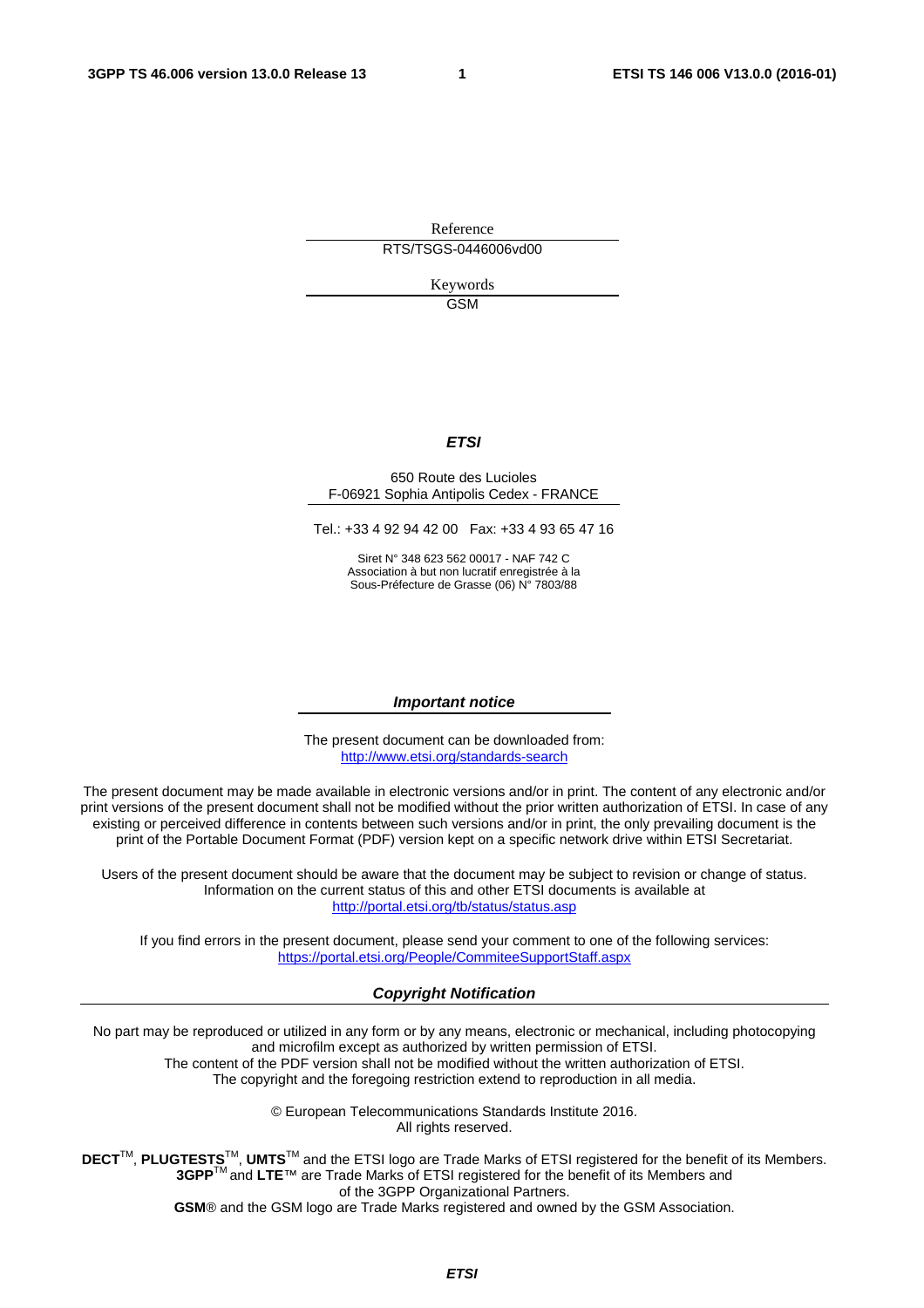### Intellectual Property Rights

IPRs essential or potentially essential to the present document may have been declared to ETSI. The information pertaining to these essential IPRs, if any, is publicly available for **ETSI members and non-members**, and can be found in ETSI SR 000 314: *"Intellectual Property Rights (IPRs); Essential, or potentially Essential, IPRs notified to ETSI in respect of ETSI standards"*, which is available from the ETSI Secretariat. Latest updates are available on the ETSI Web server ([https://ipr.etsi.org/\)](https://ipr.etsi.org/).

Pursuant to the ETSI IPR Policy, no investigation, including IPR searches, has been carried out by ETSI. No guarantee can be given as to the existence of other IPRs not referenced in ETSI SR 000 314 (or the updates on the ETSI Web server) which are, or may be, or may become, essential to the present document.

#### Foreword

This Technical Specification (TS) has been produced by ETSI 3rd Generation Partnership Project (3GPP).

The present document may refer to technical specifications or reports using their 3GPP identities, UMTS identities or GSM identities. These should be interpreted as being references to the corresponding ETSI deliverables.

The cross reference between GSM, UMTS, 3GPP and ETSI identities can be found under [http://webapp.etsi.org/key/queryform.asp.](http://webapp.etsi.org/key/queryform.asp)

### Modal verbs terminology

In the present document "**shall**", "**shall not**", "**should**", "**should not**", "**may**", "**need not**", "**will**", "**will not**", "**can**" and "**cannot**" are to be interpreted as described in clause 3.2 of the [ETSI Drafting Rules](http://portal.etsi.org/Help/editHelp!/Howtostart/ETSIDraftingRules.aspx) (Verbal forms for the expression of provisions).

"**must**" and "**must not**" are **NOT** allowed in ETSI deliverables except when used in direct citation.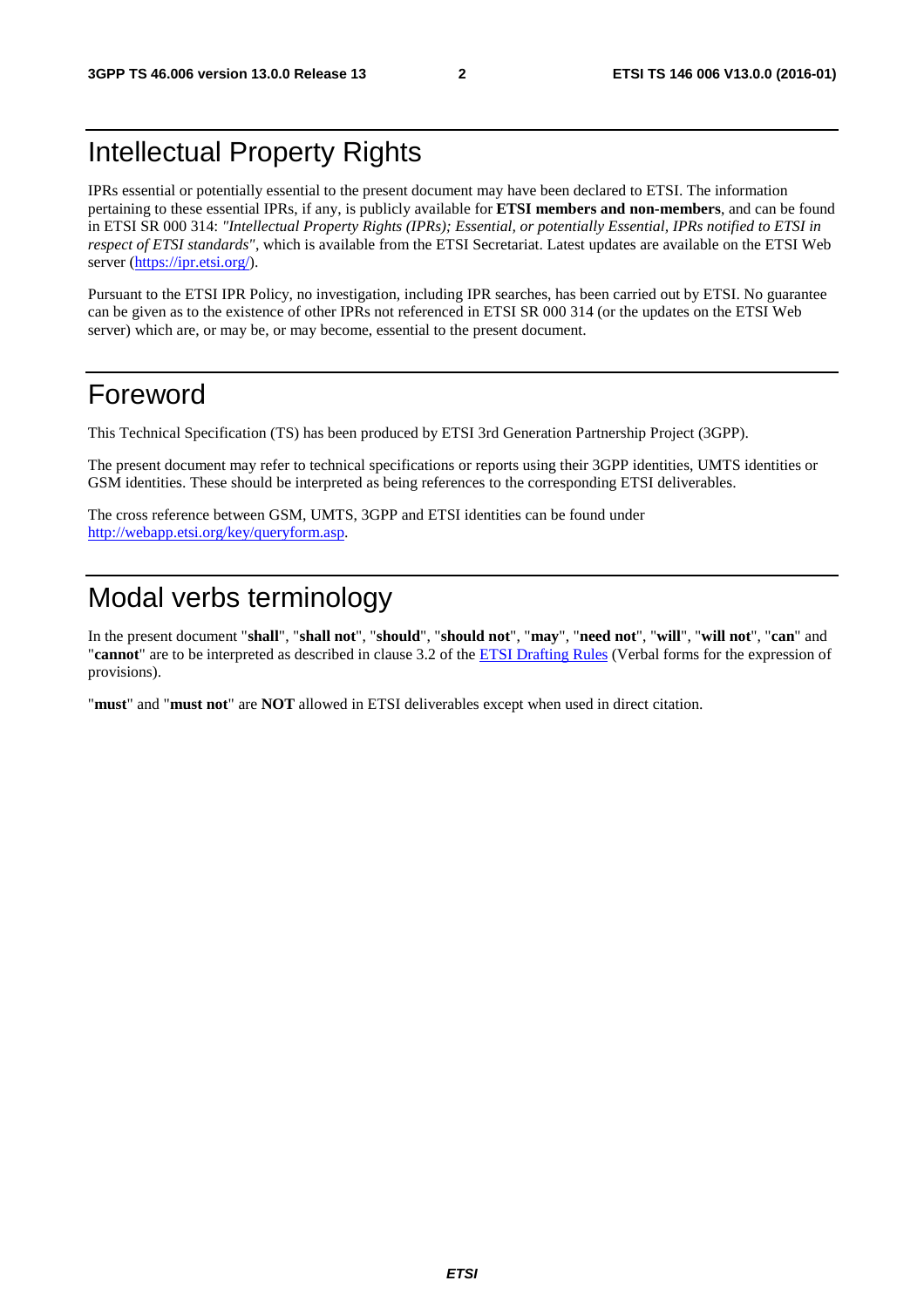$\mathbf{3}$ 

# Contents

| 1                                   |  |  |  |  |  |
|-------------------------------------|--|--|--|--|--|
| 2                                   |  |  |  |  |  |
| 3<br>3.1<br>3.2                     |  |  |  |  |  |
| $\overline{4}$<br>4.1<br>4.2<br>4.3 |  |  |  |  |  |
| $\overline{\mathbf{5}}$             |  |  |  |  |  |
| <b>Annex A (informative):</b>       |  |  |  |  |  |
|                                     |  |  |  |  |  |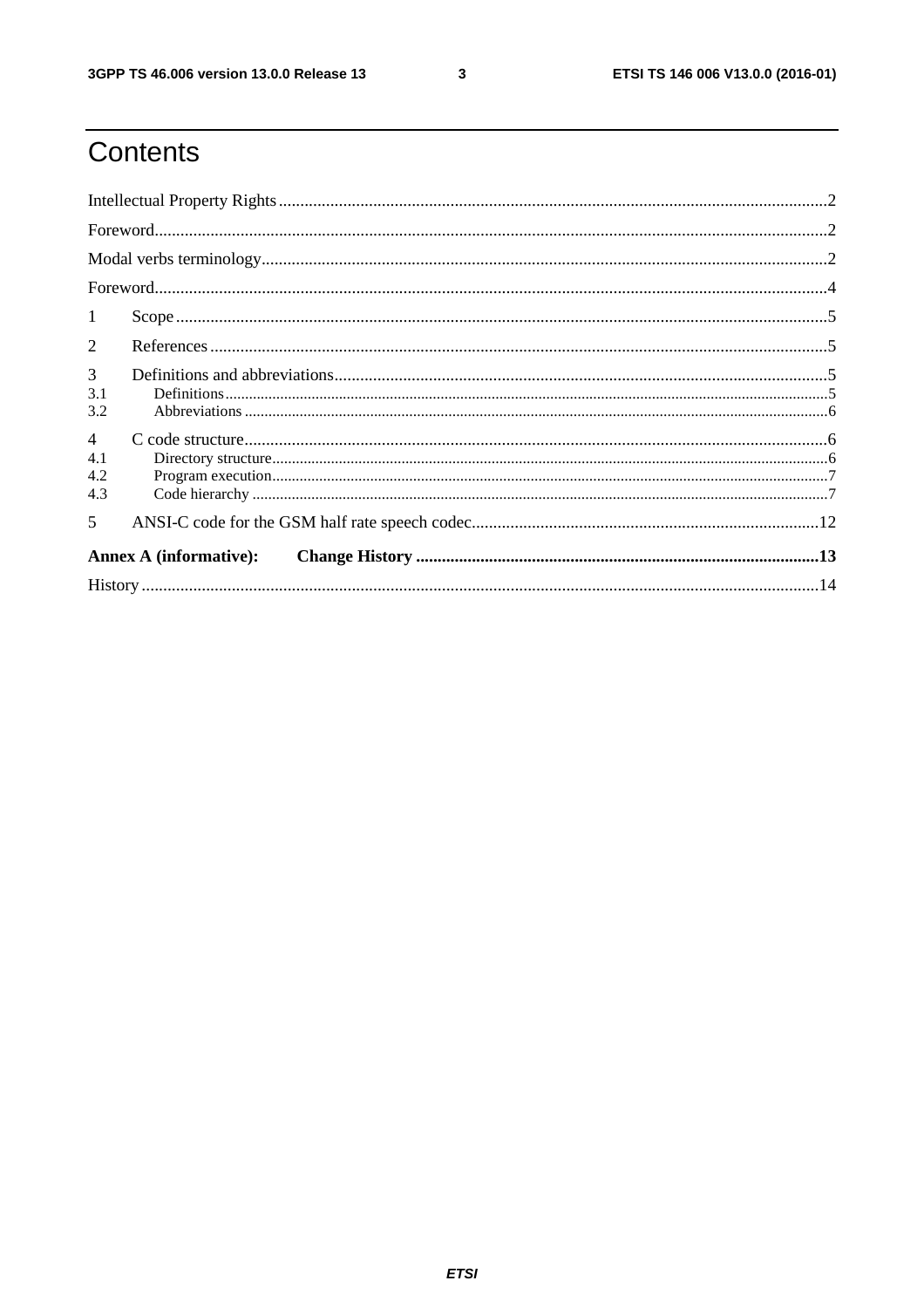#### Foreword

This Technical Specification has been produced by the 3<sup>rd</sup> Generation Partnership Project (3GPP).

The contents of the present document are subject to continuing work within the TSG and may change following formal TSG approval. Should the TSG modify the contents of the present document, it will be re-released by the TSG with an identifying change of release date and an increase in version number as follows:

Version x.y.z

where:

- x the first digit:
	- 1 presented to TSG for information;
	- 2 presented to TSG for approval;
	- 3 or greater indicates TSG approved document under change control.
- y the second digit is incremented for all changes of substance, i.e. technical enhancements, corrections, updates, etc.
- z the third digit is incremented when editorial only changes have been incorporated in the document.

The present document specifies the half rate speech traffic channels for the digital cellular telecommunications system. The present document is part of a series covering the half rate speech traffic channels as described below:

| GSM 06.02 | "Digital cellular telecommunications system (Phase 2+); Half rate speech; Half rate speech<br>processing functions".                                        |
|-----------|-------------------------------------------------------------------------------------------------------------------------------------------------------------|
| GSM 06.06 | "Digital cellular telecommunications system (Phase 2+); Half rate speech; ANSI-C code for<br>the GSM half rate speech codec".                               |
| GSM 06.07 | "Digital cellular telecommunications system (Phase 2+); Half rate speech; Test sequences for the<br>GSM half rate speech codec".                            |
| GSM 06.20 | "Digital cellular telecommunications system (Phase 2+); Half rate speech; Half rate speech<br>transcoding".                                                 |
| GSM 06.21 | "Digital cellular telecommunications system (Phase 2+); Half rate speech; Substitution and muting<br>of lost frames for half rate speech traffic channels". |
| GSM 06.22 | "Digital cellular telecommunications system (Phase 2+); Half rate speech; Comfort noise aspects<br>for half rate speech traffic channels".                  |
| GSM 06.41 | "Digital cellular telecommunications system (Phase 2+); Half rate speech; Discontinuous<br>Transmission (DTX) for half rate speech traffic channels".       |
| GSM 06.42 | "Digital cellular telecommunications system (Phase 2+); Half rate speech; Voice Activity Detector<br>(VAD) for half rate speech traffic channels".          |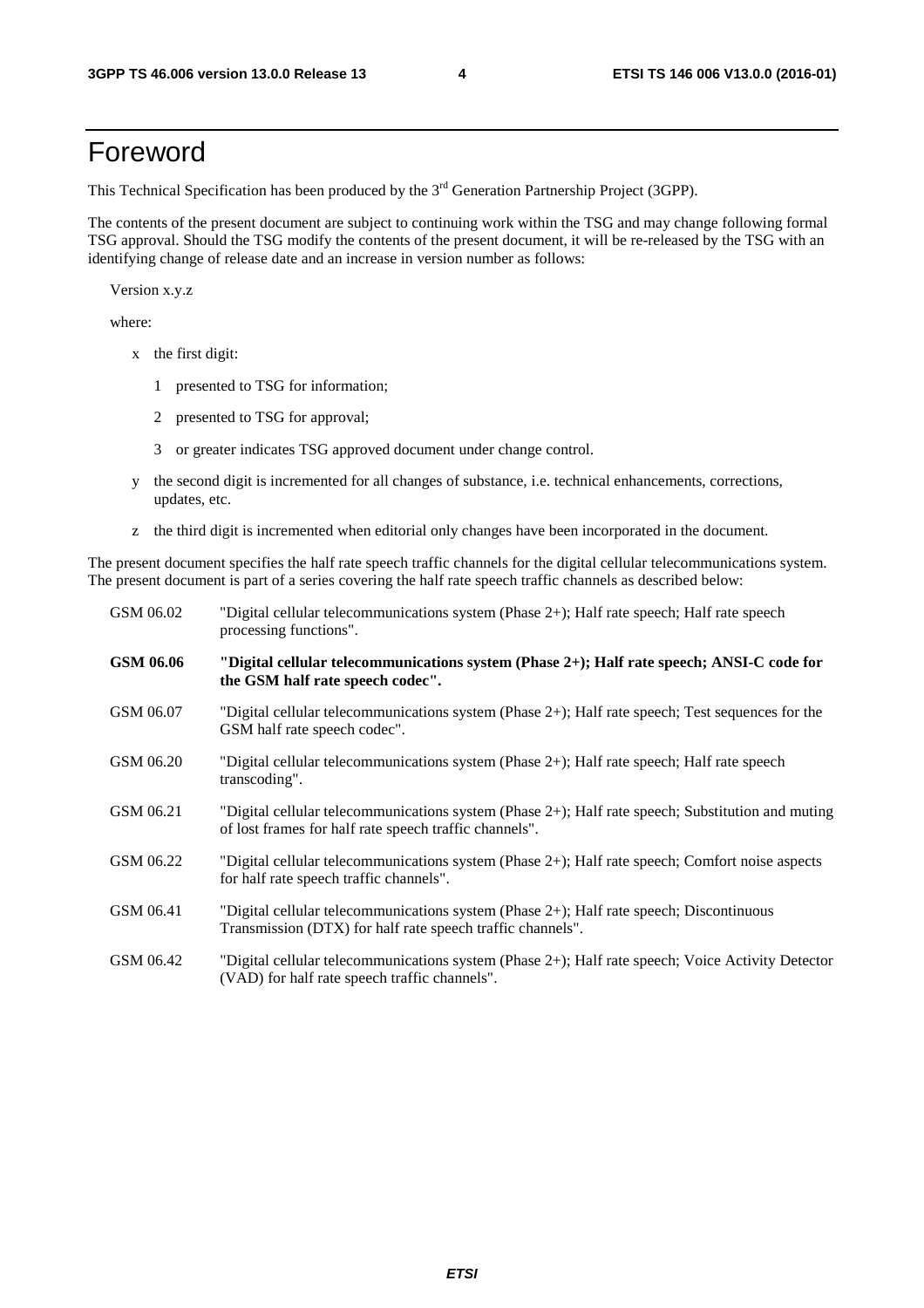#### 1 Scope

The present document contains an electronic copy of the ANSI-C code for the GSM half rate codec. The ANSI-C code is necessary for a bit exact implementation of the half rate speech transcoder (GSM 06.20 [2]), Voice Activity Detector (GSM 06.42 [6]), comfort noise (GSM 06.22 [4]), Discontinuous Transmission (GSM 06.41 [5]) and example solutions for substituting and muting of lost frames (GSM 06.21 [3]).

#### 2 References

The following documents contain provisions which, through reference in this text, constitute provisions of the present document.

- References are either specific (identified by date of publication, edition number, version number, etc.) or non-specific.
- For a specific reference, subsequent revisions do not apply.
- For a non-specific reference, the latest version applies. In the case of a reference to a 3GPP document (including a GSM document), a non-specific reference implicitly refers to the latest version of that document *in the same Release as the present document*.
	- [1] GSM 01.04: "Digital cellular telecommunication system (Phase 2+); Abbreviations and acronyms".
	- [2] GSM 06.20: "Digital cellular telecommunications system (Phase 2+); Half rate speech; Half rate speech transcoding".
	- [3] GSM 06.21: "Digital cellular telecommunications system (Phase 2+); Half rate speech; Substitution and muting of lost frame for half rate speech traffic channels".
	- [4] GSM 06.22: "Digital cellular telecommunications system (Phase 2+); Half rate speech; Comfort noise aspects for half rate speech traffic channels".
	- [5] GSM 06.41: "Digital cellular telecommunications system (Phase 2+); Half rate speech; Discontinuous Transmission (DTX) for half rate speech traffic channels".
	- [6] GSM 06.42: "Digital cellular telecommunications system (Phase 2+); Half rate speech; Voice Activity Detector (VAD) for half rate speech traffic channels".
	- [7] GSM 06.07: "Digital cellular telecommunications system (Phase 2+); Half rate speech; Test sequences for the GSM half rate speech codec".
	- [8] American National Standards Institute ANSI 9899 (1990): "Programming Language C (ISO)".

### 3 Definitions and abbreviations

#### 3.1 Definitions

Definition of terms used in the present document can be found in GSM 06.20 [2], GSM 06.21 [3], GSM 06.22 [4], GSM 06.41 [5] and GSM 06.42 [6].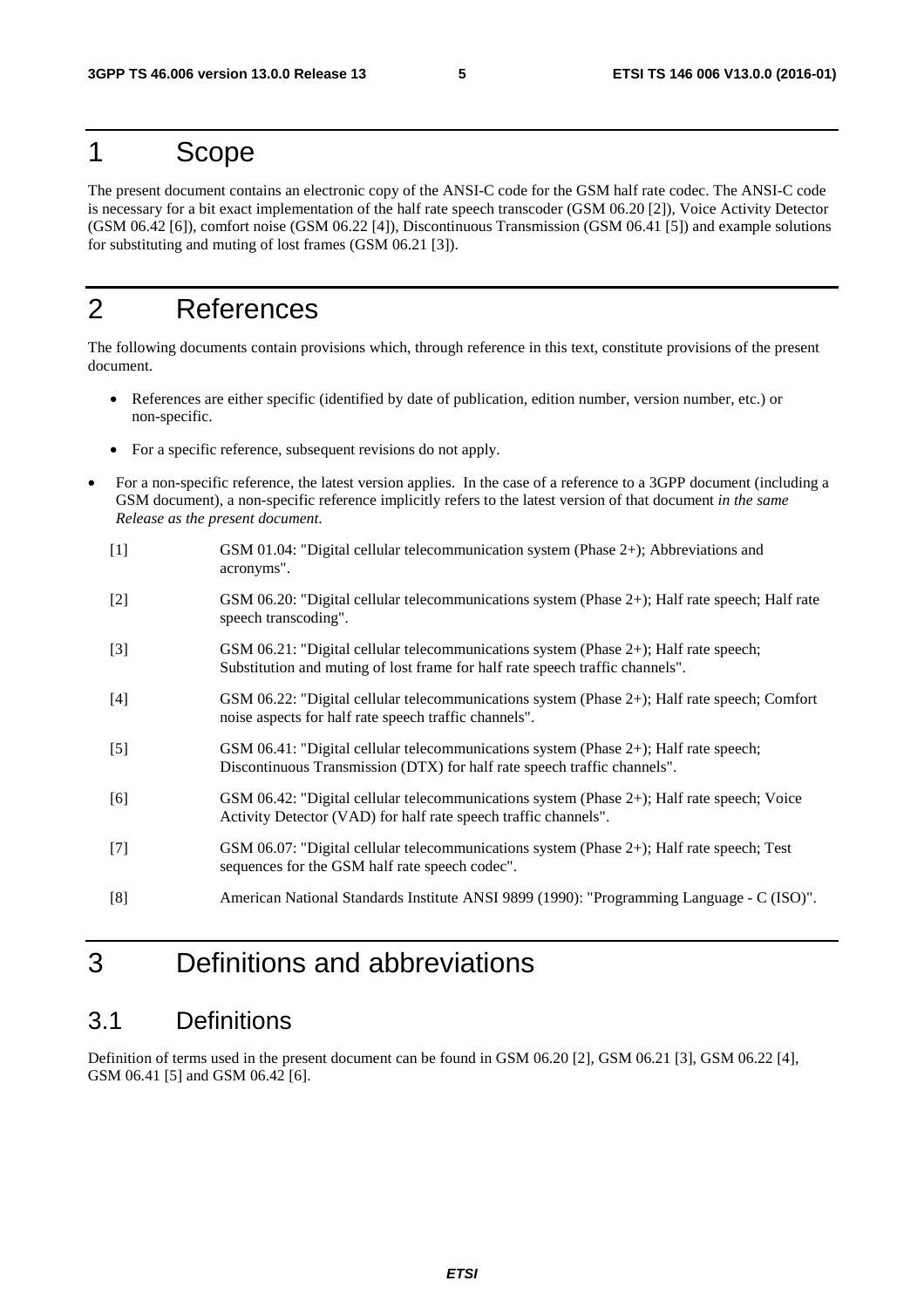#### 3.2 Abbreviations

For the purposes of the present document, the following abbreviations apply:

| <b>ANSI</b> | American National Standards Institute   |
|-------------|-----------------------------------------|
| DS-HD       | Double Sided High Density               |
| <b>ETS</b>  | European Telecommunication Standard     |
| <b>GSM</b>  | Global System for Mobile communications |
| $U$ O       | Input/Output                            |
| <b>ROM</b>  | Read Only Memory                        |

For abbreviations not given in this clause, see GSM 01.04 [1].

### 4 C code structure

This clause gives an overview of the structure of the bit-exact C code and provides an overview of the contents and organization of the electronic attachment accompanying the present document.

The C code has been verified on the following systems:

- Sun Microsystem's <sup>1)</sup> workstations and Sun Microsystems acc;
- IBM **2)** PC/AT compatible computers and Borlands Turbo-C **3)** compiler;
- VAX **4)** and Digital Equipment Corporations CC.

ANSI-C 9899 [8] was selected as the programming language because portability was desirable.

The code representation is contained in a MS-DOS **5)** file (called Disk and contained in archive en\_300967v080001p0.ZIP which accompanies the present document.

#### 4.1 Directory structure

A listing of the directories is given in table 1.

#### **Table 1: Directory structure listing**

| Directory name | <b>Contents</b>                            | Size (bytes) |
|----------------|--------------------------------------------|--------------|
| \c             | C files and headers                        | 1 215 563    |
| \d             | example binary data input and output files | 72 400       |
| \exec          | lexecutables and makefiles                 | 5 5 0 9      |
| <b>\utils</b>  | utility programs and the "reid" program    | 49 531       |
| readme.txt     | usage description of files                 | 9 1 1 6      |

The C code file (called Disk and contained in archive en\_300967v080001p0.ZIP) which accompanies the present document has one main directory and four subdirectories. The top directory has in it the file readme.txt which explains the installation procedure, along with some miscellaneous descriptive information regarding the code.

-

**<sup>1)</sup>** Registered trade mark of Sun Microsystems

**<sup>2)</sup>** Registered trade mark of International Business Machines

**<sup>3)</sup>** Registered trade mark of Borland

**<sup>4)</sup>** Registered trade mark of Digital Equipment Corporation

**<sup>5)</sup>** Registered trade mark of Microsoft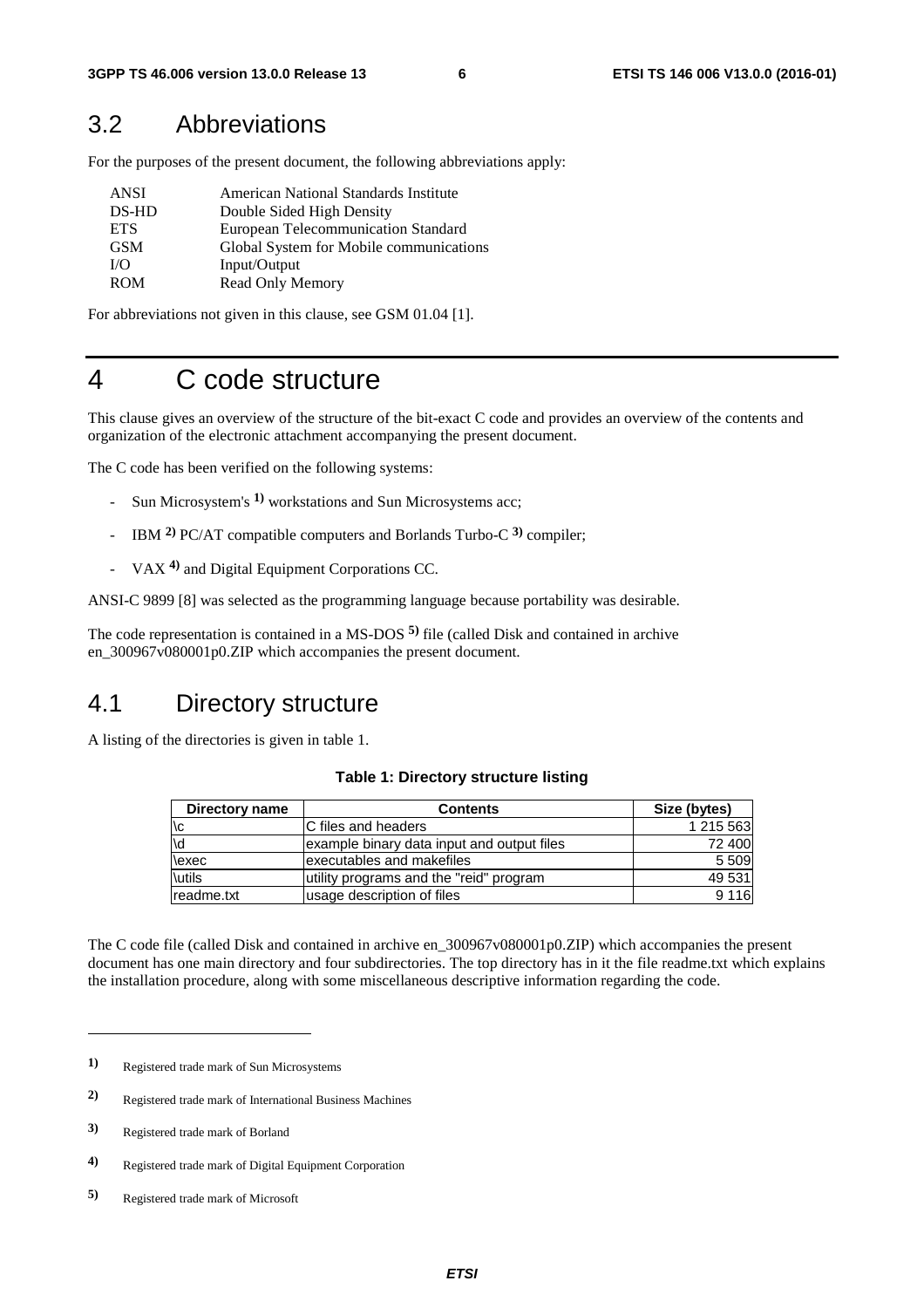Below this directory, are the four subdirectories. The "c" subdirectory contains all the source code and header files. This directory alone is essential, the others aid in the building, or testing of the code. All ROM data is in this source directory. After installation, this directory can be made read only.

The "d" subdirectory contains all the speech coder installation verification data files. All of the data files are written/read as 16 bit words, so these may require byte swapping on the target platform. All data and text files are formatted such that they are correct for an IBM PC/AT compatible.

Final verification is to be performed using the GSM half rate test sequences described in GSM 06.07 [7].

The "utils" subdirectory contains miscellaneous utilities which may be useful in the installation of the software. Two programs are provided to transform text files: topcwild and tosnwild. The program topcwild takes UNIX text files and converts them to pc text files. tosnwild does the opposite. The program swapbin is also in this directory. This performs byte swapping on a binary data file. A fourth program, reid, is also contained in this sub directory. This is the residual error insertion program which also provides the format conversion between the encoder output file format and the decoder input file format.

The "exec" subdirectory contains the makefiles for the various platforms. Once the software is installed, this directory will have a compiled version of gsm\_hr (the bit-exact C executable), programs from the "utils" directory, and all the object files.

The program gsm hr is the name of the GSM half rate codec executable file.

#### 4.2 Program execution

The GSM half rate speech codec is implemented as two separate programs:

- (gsm\_hr) speech codec;
- (reid) encoder/decoder interface.

The gsm hr program operates in one of two modes:

- $(0)$  encoding only;
- (1) decoding only.

For encoding, the input is a binary speech file (\*.inp) and the output is a binary encoded parameter file (\*.cod). For decoding, the input is a binary parameter files (\*.dec) and the output is a binary synthesized speech file (\*.out). Note that the format for the parameter input file required for decoding  $(*.$  dec) is not the same as the format of the parameter output file generated by encoding (\*.cod). The reid program will translate an \*.cod file into an \*.dec file (select error-free mode, EP0).

See the file readme.txt for more information on how to run the gsm\_hr and reid programs.

#### 4.3 Code hierarchy

Figures 1 to 7 are call graphs that show the functions used in the speech codec.

The encode call graph is broken down into six separate call graphs. Those clauses, which are large, are separated from the primary encode call tree and given their own call tree. Each vertical column represents a call level. For example, main() is at level 0, encode() at level 1, speechEncoder() at level 2, openLoopLagSearch() at level 3, getCCThreshold() at level 4, etc. The basic operations are not counted as extending the depth, therefore the deepest level is this software is level 6.

Some items have been omitted from this call graph. All standard C functions: printf(), fwrite(), etc. have been omitted. Also, no basic operations (add(), L\_add(), mac(), etc.) or double precision extended operations (e.g. L\_mpy\_ls()) appear in the graphs.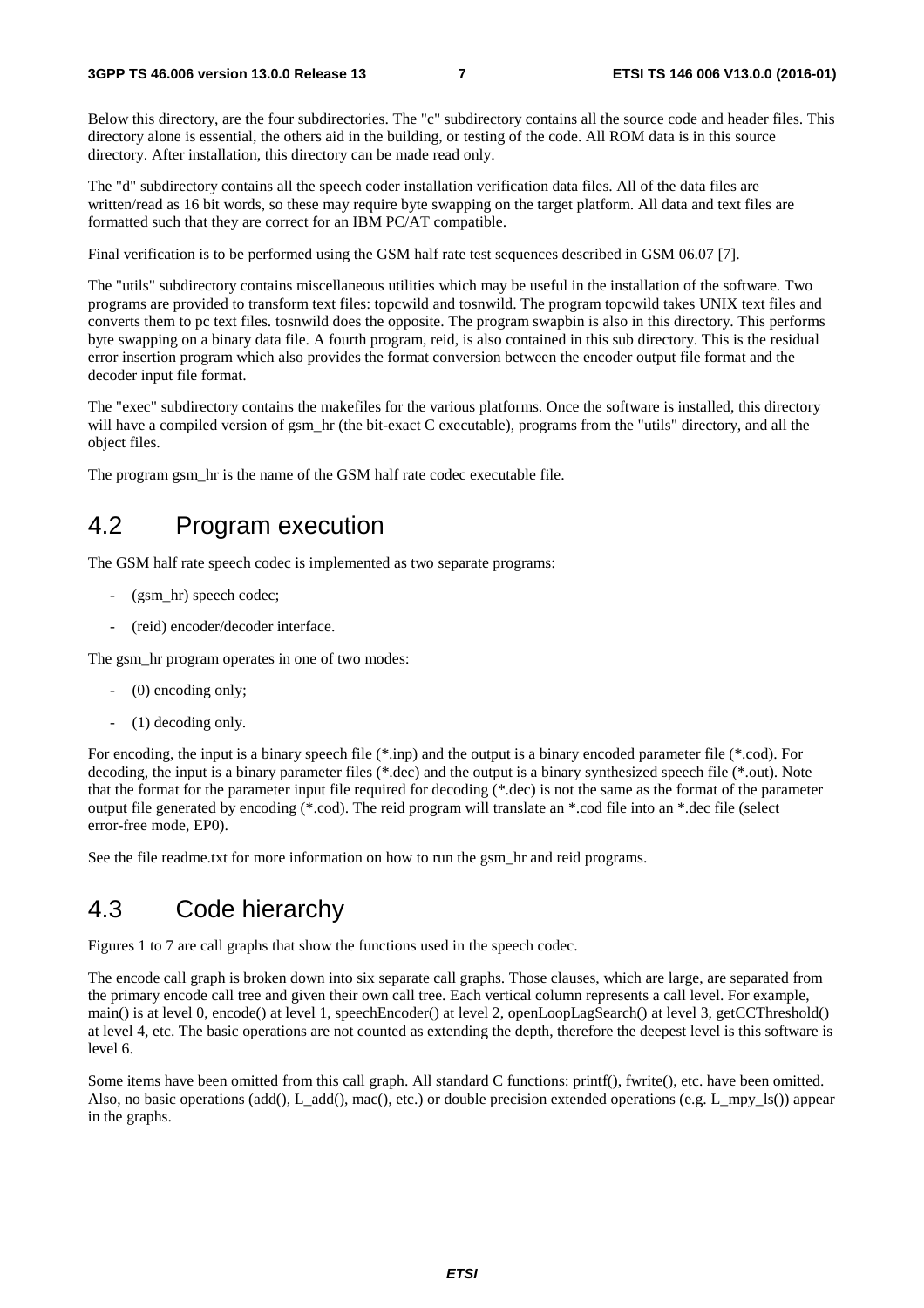

**Figure 1: Speech decoder call graph**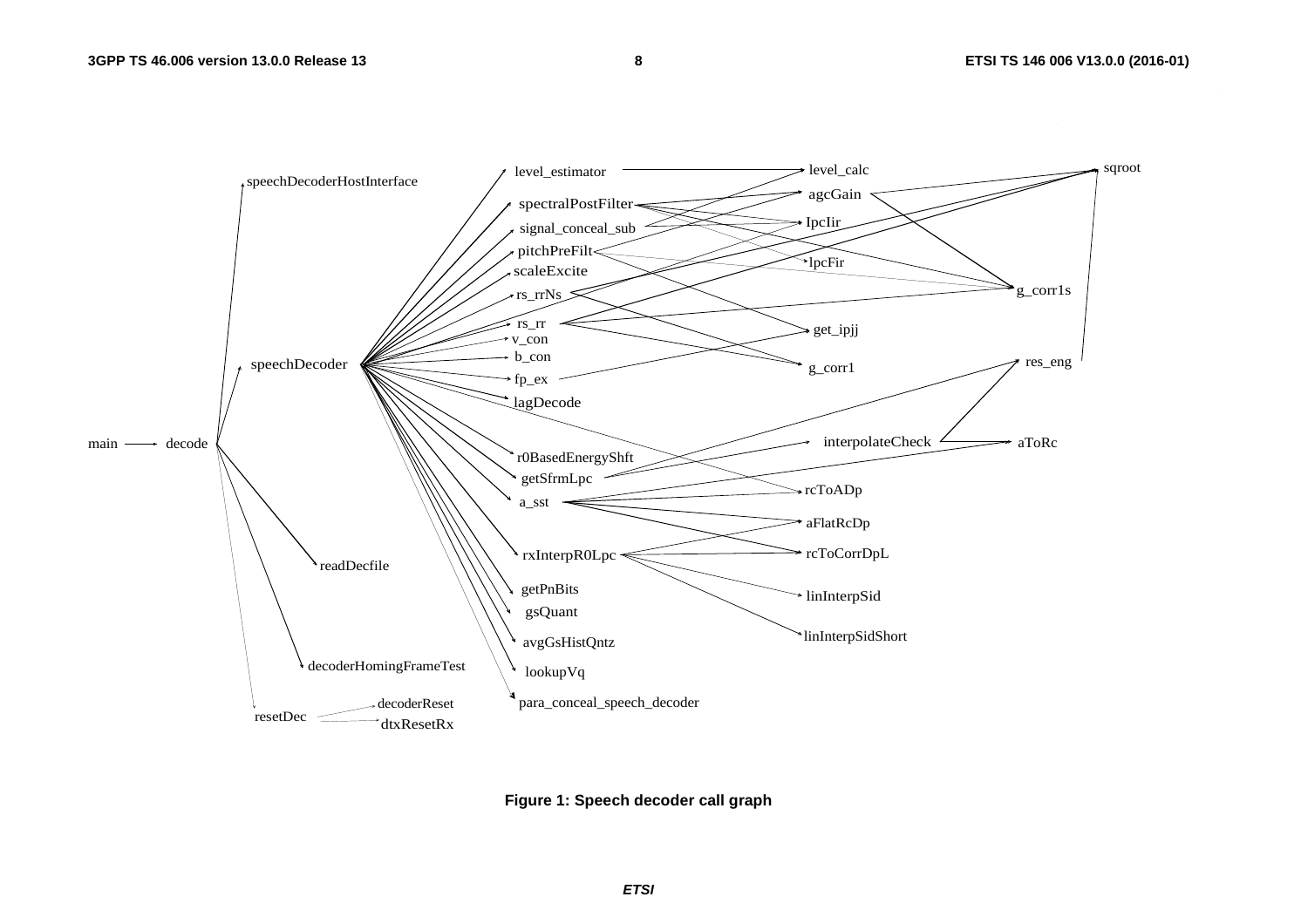

Figure 2: Speech encoder call graph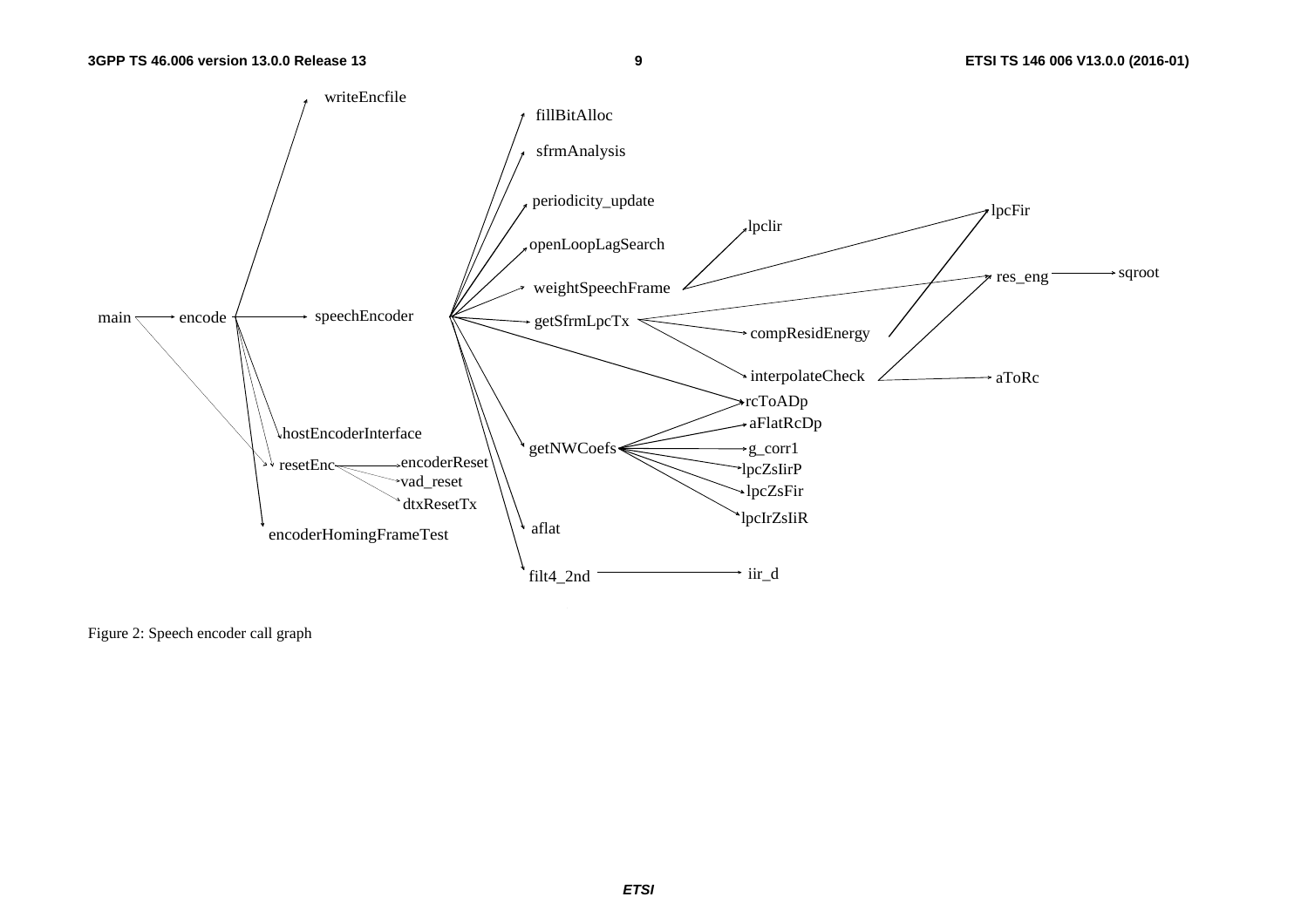



fnExp2 fnLog2

r0BasedEnergyShft

g\_corr1s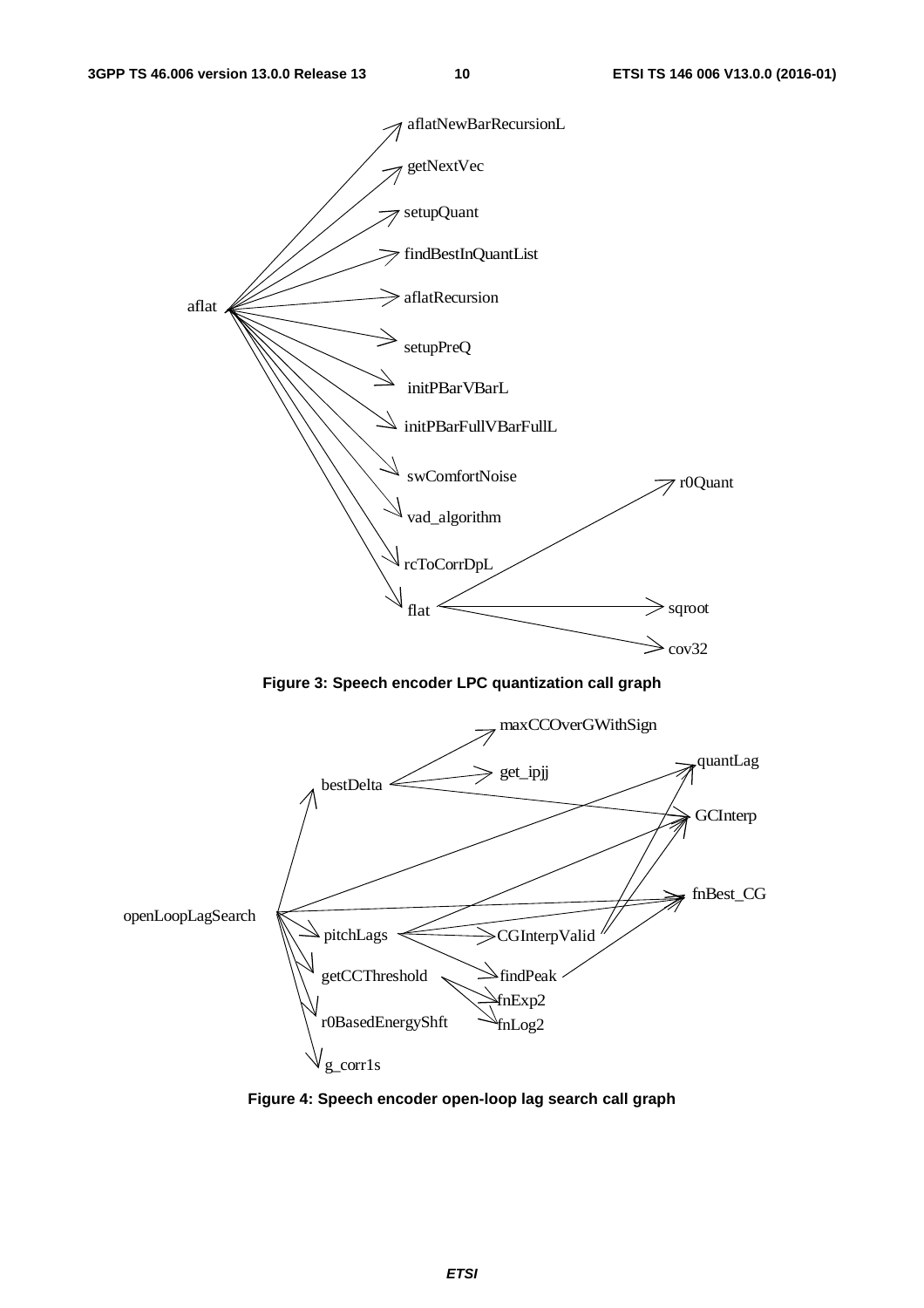

**Figure 6: Comfort noise call graph**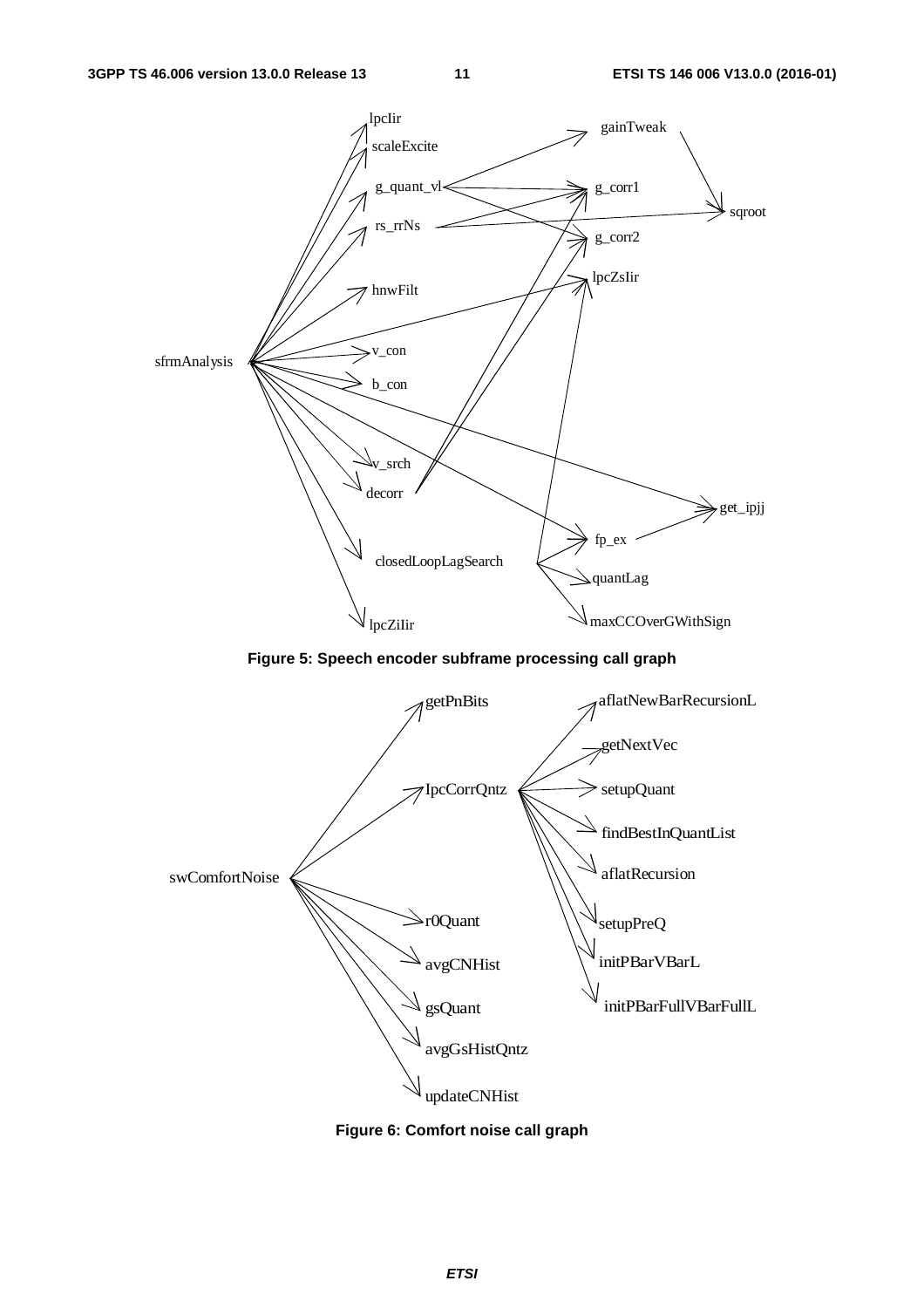

**Figure 7: Voice Activity Detector (VAD) call graph** 

## 5 ANSI-C code for the GSM half rate speech codec

NOTE: This clause is contained in archive en\_300967v080001p0.ZIP which accompanies the present document.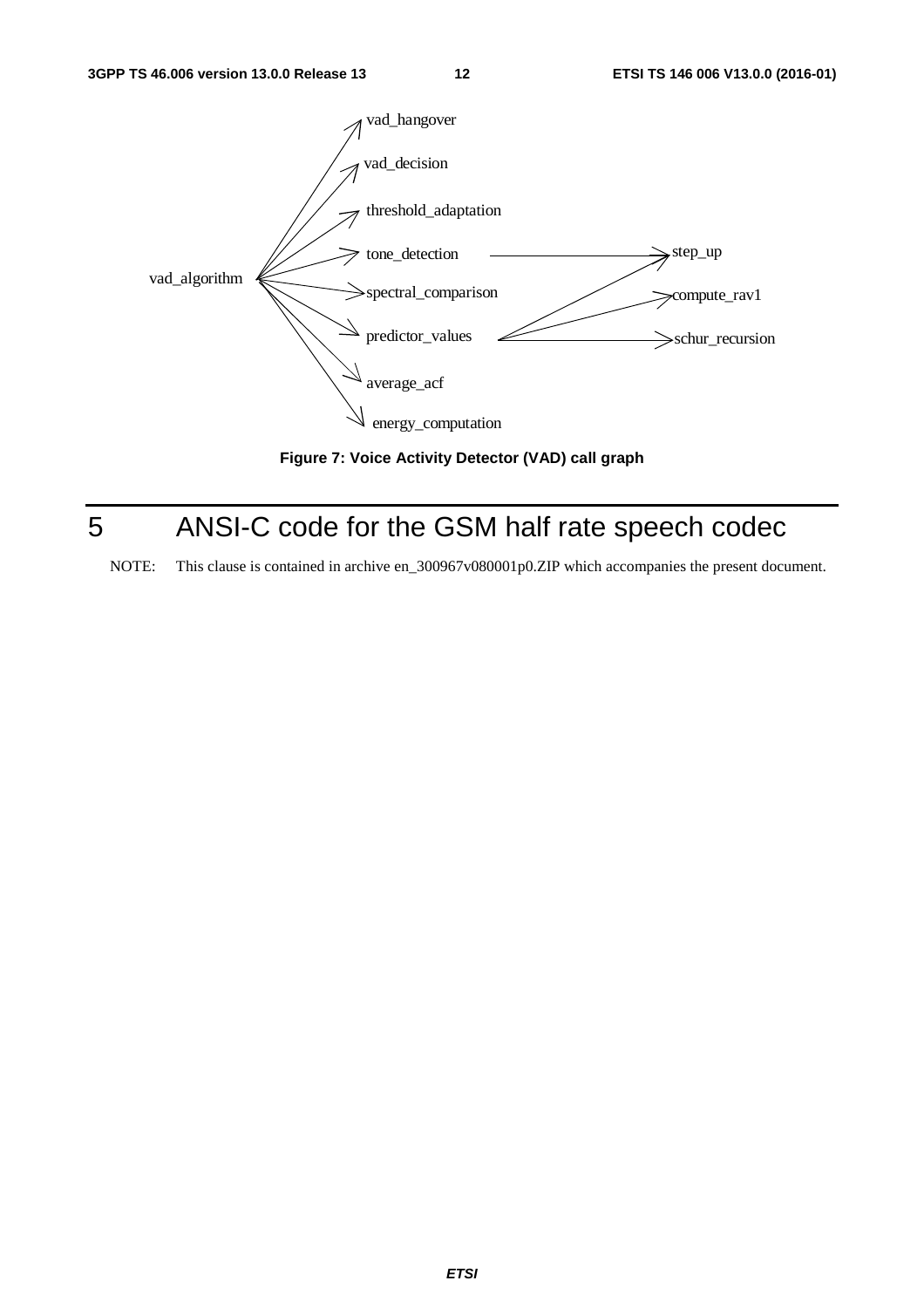### Annex A (informative): Change History

| <b>Change history</b> |              |         |                            |                    |                                             |
|-----------------------|--------------|---------|----------------------------|--------------------|---------------------------------------------|
| <b>SMG No.</b>        | TDoc.<br>No. | CR. No. | <b>Section</b><br>affected | <b>New version</b> | <b>Subject/Comments</b>                     |
| <b>SMG#16</b>         |              |         |                            | 4.0.3              | <b>ETSI Publication</b>                     |
| <b>SMG#17</b>         | 332/95       | A001    |                            | 4.1.0              | <b>HR C-code</b>                            |
|                       | 119/96       | A002    |                            |                    | <b>GSM half rate Codec Homing Procedure</b> |
| <b>SMG#23</b>         | 97-737       | A002    |                            | 4.1.1              | UAP60 and Supplementary notes on 06.06 Call |
|                       |              |         |                            |                    | <b>Graph Changes</b>                        |
| <b>SMG#20</b>         |              |         |                            | 5.0.0              | Release 1996 version                        |
| <b>SMG#20</b>         |              |         |                            | 5.0.1              | <b>ETSI</b> version change                  |
| <b>SMG#22</b>         | 430/97       | A002    |                            | 5.1.0              | <b>UAP 60</b>                               |
| SMG#23                | 97-737       | A003    |                            | 5.1.1              | UAP60 and Supplementary notes on 06.06 Call |
|                       |              |         |                            |                    | Graph Changes                               |
| <b>SMG#27</b>         |              |         |                            | 6.0.0              | Release 1997 version                        |
| <b>SMG#28</b>         |              |         |                            | 6.0.1              | <b>ETSI Publication</b>                     |
| <b>SMG#29</b>         |              |         |                            | 7.0.0              | Release 1998 version                        |
|                       |              |         |                            | 7.0.1              | Version update to 7.0.1 for Publication     |
| <b>SMG#31</b>         |              |         |                            | 8.0.0              | Release 1999 version                        |
|                       |              |         |                            | 8.0.1              | Update to Version 8.0.1 for Publication     |

| <b>Change history</b> |      |                 |    |              |                        |            |            |
|-----------------------|------|-----------------|----|--------------|------------------------|------------|------------|
| <b>Date</b>           | TSG# | <b>TSG Doc.</b> | CR | <b>I</b> Rev | <b>Subject/Comment</b> | <b>Old</b> | <b>New</b> |
| 03-2001               | 11   |                 |    |              | Version for Release 4  |            | 4.0.0      |
| 06-2002               | 16   |                 |    |              | Version for Release 5  | 4.0.0      | 5.0.0      |
| 12-2004               | 26   |                 |    |              | Version for Release 6  | 5.0.0      | 6.0.0      |
| 06-2007               | 36   |                 |    |              | Version for Release 7  | 6.0.0      | 7.0.0      |
| 12-2008               | 42   |                 |    |              | Version for Release 8  | 7.0.0      | 8.0.0      |
| 12-2009               | 46   |                 |    |              | Version for Release 9  | 8.0.0      | 9.0.0      |
| 03-2011               | 51   |                 |    |              | Version for Release 10 | 9.0.0      | 10.0.0     |
| 09-2012               | 57   |                 |    |              | Version for Release 11 | 10.0.0     | 11.0.0     |
| 09-2014               | 65   |                 |    |              | Version for Release 12 | 11.0.0     | 12.0.0     |
| 12-2015               | 70   |                 |    |              | Version for Release 13 | 12.0.0     | 13.0.0     |